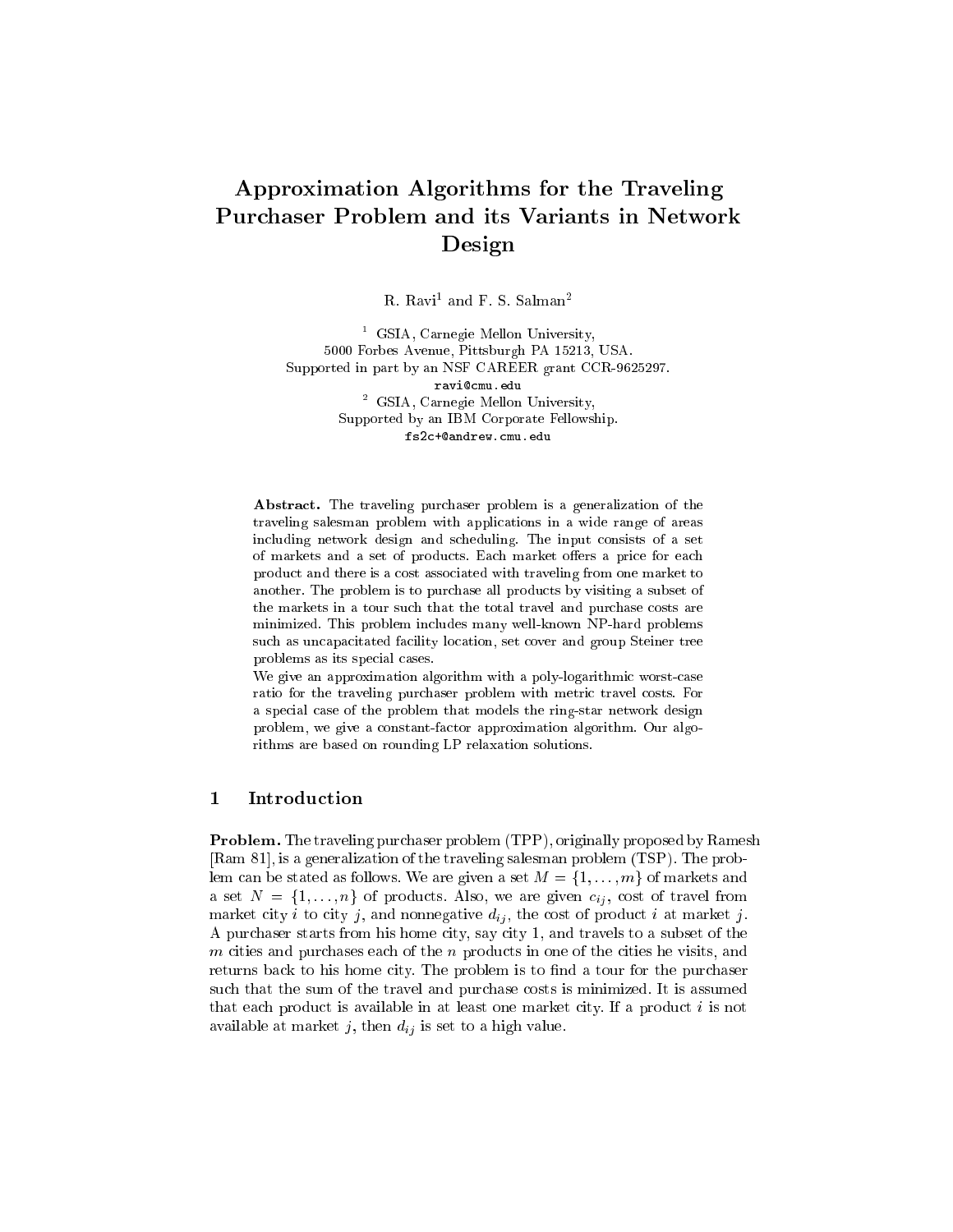Applications. The traveling purchaser problem has applications in many areas including parts procurement in manufacturing facilities, warehousing, transportation, telecommunication network design and scheduling. An interesting scheduling application involves sequencing  $n$  jobs on a machine that has  $m$  states [Ong 82]. There is a set-up cost of  $c_{ij}$  to change the state of the machine from i to j. A cost  $d_{ij}$  is specified to process job i at state j. The objective is to minimize the sum of machine set-up and job processing costs.

The traveling purchaser problem contains the TSP, the prize collecting TSP, uncapacitated facility location problem, group Steiner tree problem and the set cover problem as its immediate special cases. The TSP is the case when each market city has a product available only at that city. In the uncapacitated facility location problem, let the fixed cost for opening facility j be  $f_i$  and the cost of servicing client i by facility j be  $d_{ij}$ . Then the problem is equivalent to a TPP with a market for each facility and a product for each client, where the travel cost between markets *i* and *j* is  $c_{ij} = (f_i + f_j)/2$  and the purchase cost of product i at market j is  $d_{ij}$ . In the set cover problem, we are given a set S and subsets  $S_1, \ldots, S_n \subset S$ . The problem is to find a minimum size collection of subsets whose union gives  $S$ . This corresponds to a TPP where  $S$  is the set of products and there is a market j for each subset  $S_i$ . The cost of purchasing product i at market j (of  $S_j$ ) is zero if  $i \in S_j$  and is a large number otherwise. There is a unit cost of travel between each market. Then, there is a set cover of size  $k$  if and only if there is a TPP solution of cost  $k$ .

Hardness. Note that since there is no polynomial time approximation algorithm for the general TSP, TPP with no assumptions on the costs cannot be approximated in polynomial time unless  $P = NP$  [GJ 79]. The TPP instance into which we reduce the set cover problem has metric travel costs. Therefore, from the above approximation-preserving reduction and current hardness results for set cover [F 96,RS 97,AS 97] it follows that there is no polynomial time approximation algorithm for the traveling purchaser problem even with metric travel costs whose performance ratio is better than  $(1-o(1))$  ln n unless  $P = NP$ .

Related Work. Due to the hardness of the problem, many researchers have focused on developing heuristics. Most of these algorithms are local search heuristics (Golden, Levy and Dahl [GLD 81], Ong [Ong 82], Pearn and Chien [PC 98]). Voss [V 96] generated solutions by tabu search. The exact solution methods are limited to the branch-and-bound algorithm of Singh and van Oudheusden [SvO 97], which solves relaxations in the form of the uncapacitated facility location problem.

Our Results. We give the first approximation results for the traveling purchaser problem. We give an approximation algorithm with a poly-logarithmic worst-case ratio for the TPP problem with metric travel costs (Corollary 1). In fact, this algorithm approximates a more general bicriteria version of the problem (Theorem 1). For a special case of the TPP problem that models the ring-star network design problem with proportional costs, we give a constantfactor approximation algorithm (Theorem 4 and Corollary 2).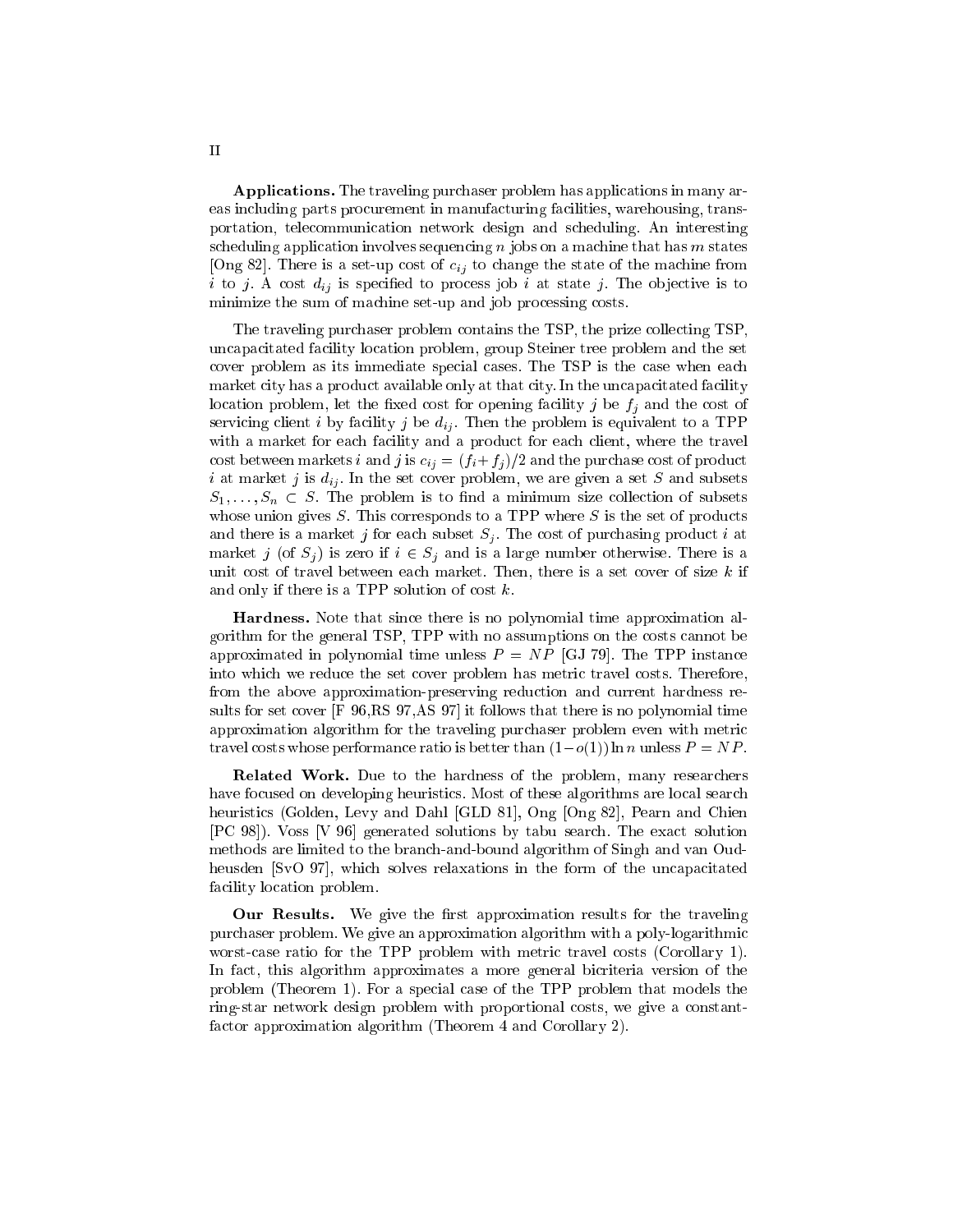## 2 Bicriteria Traveling Purchaser Problem

We consider a bicriteria version of the traveling purchaser problem, where minimizing the purchase costs and the travel costs are two separate objectives. The bicriteria problem is a generalization of the TPP, whose solutions provide the decision-maker insight into the tradeoffs between the two objectives.

We use the framework due to Marathe et al. [MRS+ 95] for approximating a bicriteria problem. We choose one of the criteria as the ob jective and bound the value of the other by a budget constraint. Suppose we want to minimize objectives  $A$  and  $B$ . We consider the problem

$$
P: \min B \ s.t. \ A \le a
$$

**Definition 1.** An  $(\alpha, \beta)$ -approximation algorithm for the problem P outputs a solution with A-cost at most  $\alpha$  times the budget  $a$  and  $B$ -cost at most  $\beta$  times the optimum value of P, where  $\alpha, \beta \geq 1$ .

Our approximation algorithm rounds an LP relaxation solution. It uses the "filtering" technique of Lin and Vitter  $[IV 92]$  to obtain a solution feasible to the LP relaxation of a closely related Group Steiner Tree (GST) problem. Then, the LP rounding algorithm of Garg, Konjevod and Ravi [GKR 97] is utilized to obtain a feasible solution.

#### $2.1\,$ Formulation:

We represent the bicriteria TPP as the problem of minimizing the travel costs subject to a budget  $D$  on the purchasing costs. The following IP formulation is a relaxation of the TPP problem, where the market cities that the purchaser visits are connected by a 2-edge-connected subgraph instead of a tour. In the formulation, the variable  $x_{ij}$  indicates whether product i is purchased at market j, and variable  $z_{jk}$  indicates whether markets j and k are connected by an edge of the 2-connected subgraph.

$$
\min \sum_{j,k \in M} c_{jk} z_{jk}
$$
\n
$$
\sum_{i=1}^{n} \sum_{j=1}^{m} d_{ij} x_{ij} \le D
$$
\n
$$
\sum_{i=1}^{m} x_{ij} = 1
$$
\n
$$
i \in N
$$
\n(1)

$$
\sum_{\substack{j \notin S \\ x_{ij} \in \{0, 1\} \\ z_{jk} \in \{0, 1\}}} x_{ij} + \frac{1}{2} \sum_{j \in S, k \notin S} z_{jk} \ge 1 \qquad i \in N, \ S \subset M, 1 \notin S \ (3)
$$
\n
$$
i \in N, \ j \in M \tag{4}
$$
\n
$$
j, k \in M \tag{5}
$$

Constraint (1) is the budget constraint on purchase cost. Constraints (2) enforce that each product is purchased. Constraint set (3) is intended to capture the requirement of crossing certain cuts in the graph by edges in the subgraph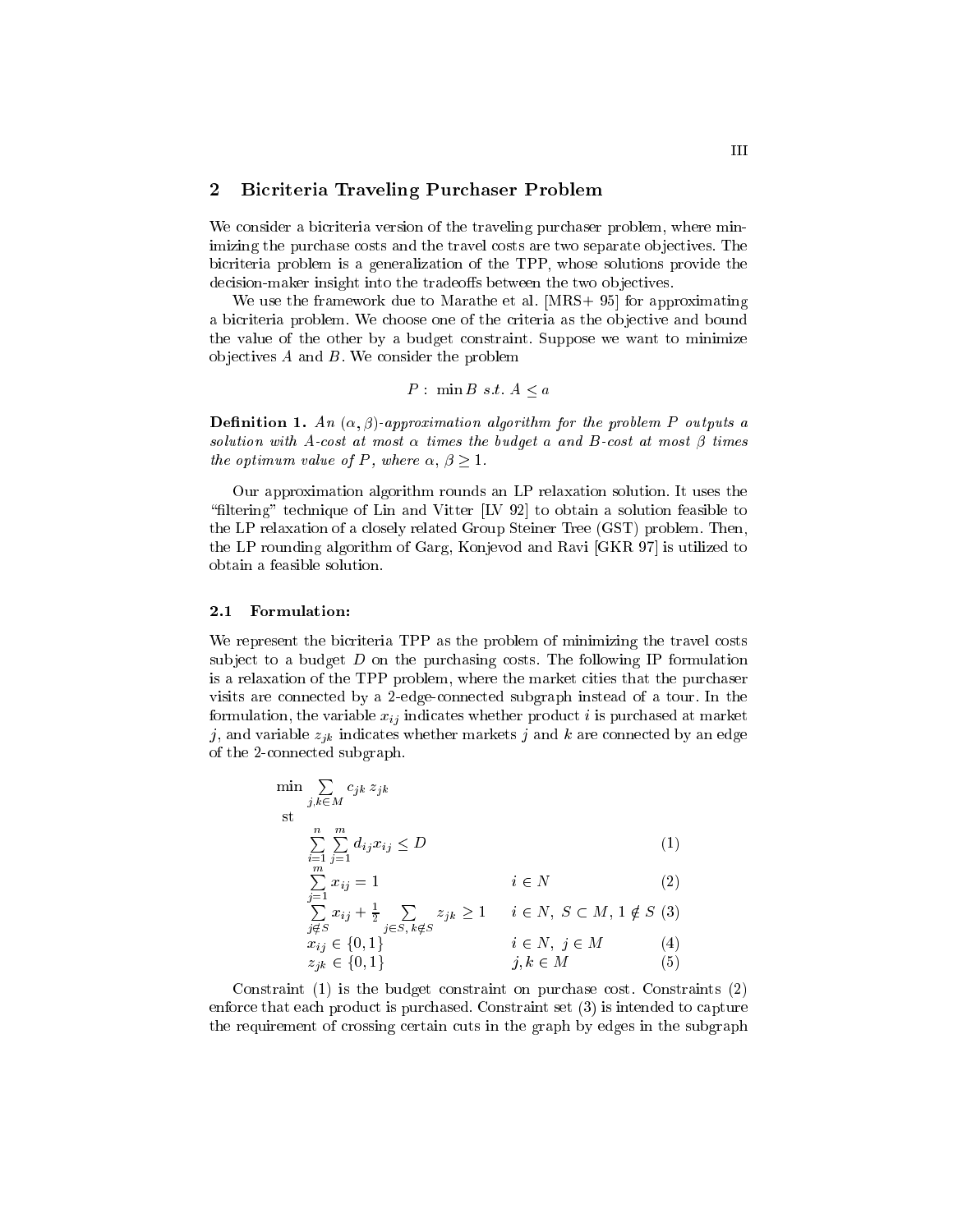that connect the visited markets. Consider a set of markets S not including the traveler's start node 1, and a particular product i: Either i is purchased at a market not in  $S$  or the 2-edge-connected subgraph containing 1 must contain at least one market in  $S$  from where  $i$  is purchased, thus crossing at least two of the edges in the cut around  $S$ . This disjunction is expressed by constraints  $(3)$ .

The LP relaxation relaxes the integrality of  $x_{ij}$  and  $z_{ik}$  variables. Although the LP has an exponential number of constraints, it can be solved in polynomial time using a separation oracle [GLS 88] based on a minimum cut procedure. To separate a given solution  $(z, x)$  over constraints (3) for a particular product i, we set up a capacitated undirected graph as follows: For every edge  $(i, j)$  of the complete graph on the market nodes, we assign an edge-capacity  $z_{ii}/2$ . We add a new node  $p_i$  and assign the capacity of the undirected edge between  $p_i$ and market node j to be  $x_{ij}$ . A polynomial-time procedure to determine the minimum cut separating 1 and  $p_i$  [AMO 93] can now be used to test violation of all constraints of type  $(3)$  for product *i*. Repeating this for every product *i* provides a polynomial-time separation oracle for constraints (3).

## 2.2 Filtering

Let  $\hat{x}, \hat{z}$  be an optimal solution to the LP relaxation defined above. By filtering, we limit the set of markets a product can be purchased at. For each product, we filter out markets that offer a price substantially over the average purchase cost of the product in the LP solution.

 $\sum_{i=1}^m d_{ij} \hat{x}_{ij}$ . For a given  $\epsilon > 0$ , define a group of markets for product i:  $G_i =$ Let  $D_i$  denote the purchase cost of product i in the solution  $\hat{x}, \hat{z}$ , i.e.  $D_i =$  $\{j \in M : d_{ij} \leq (1 + \epsilon)D_i\}$ . Every group  $G_i$  gets at least a certain amount of fractional assignment of product  $i$  to its markets in the LP solution as shown by the next lemma.

**Lemma 1.** For every product  $i \in N$  and  $\epsilon > 0$ ,  $\sum_{j \in G_i} \hat{x}_{ij} \geq \frac{\epsilon}{1+\epsilon}$ . 1+

*Proof.* Suppose for a contradiction that  $\sum_{j \in G_i} \hat{x}_{ij} < \frac{\epsilon}{1+\epsilon}$ . Then,  $\sum_{j \notin G_i} \hat{x}_{ij} \ge$  $\frac{1}{1+\epsilon}$ . Note that  $D_i = \sum_{j \in M} d_{ij} \hat{x}_{ij} \geq \sum_{j \notin G_i} d_{ij} \hat{x}_{ij} > (1+\epsilon)D_i \sum_{j \notin G_i} \hat{x}_{ij}$  by the definition of  $G_i$ . Since  $\sum_{j \notin G_i} \hat{x}_{ij} \ge \frac{1}{1+\epsilon}$ , we get the contradiction  $D_i > D_i$ .

## 2.3 Transformation to Group Steiner Tree Problem

For each product we identied a group of markets to purchase the product. We now need to select at least one market from each group and connect them by a tour. For this, we take advantage of the Group Steiner Tree (GST) problem which can be stated as follows. Given an edge-weighted graph with some subsets of vertices specified as groups, the problem is to find a minimum weight subtree which contains at least one vertex from each group. We assume without loss of generality that node 1 is required to be included in the tree. We define the following GST instance. Let  $G$  be a complete graph on vertex set equal to the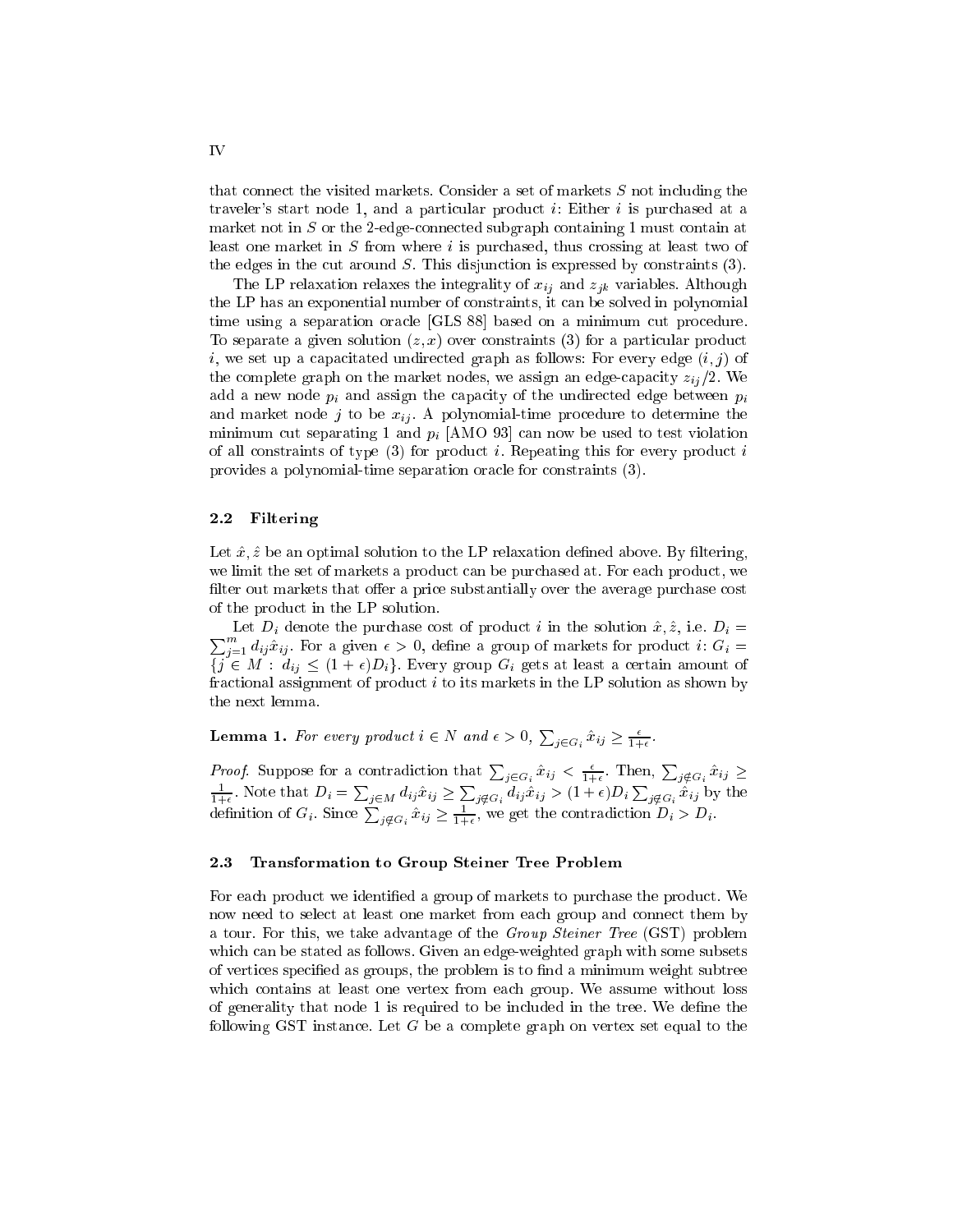market set M. The weight of edge  $(i, j)$  is set to  $c_{ij}$  (note that we assume  $c_{ij}$  is metric). Let the  $G_i$  defined as above for each product i be the groups.

Consider the LP relaxation of this GST problem, which we denote by LP-GST. The variables  $z_{jk}$  denote whether the edge between j and k is included in the tree.

$$
\min_{j,k \in M} \sum_{j \in S, k \notin S} c_{jk} z_{jk}
$$
\n
$$
\sum_{j \in S, k \notin S} z_{jk} \ge 1 \qquad S \subset M, 1 \notin S \text{ and } G_i \subseteq S \text{ for some } i \tag{6}
$$
\n
$$
0 \le z_{ik} \le 1 \qquad j,k \in M \tag{7}
$$

The nontrivial constraints (6) enforce that there is a path from node 1 to some node in group  $G_i$ , for every i, in the solution.

## **Lemma 2.** Let  $z_{jk} = (\frac{1}{2\epsilon})z_{jk}$ . Then, z is feasible to LP-GST.

*Proof.* Consider  $S \subset M$  containing  $G_i$  but not city 1. By constraint  $(2), \sum_{i \notin S} \hat{x}_{ij}$  $+\frac{1}{2}$  $+\frac{1}{2}\sum_{j\in S, k\notin S} \hat{z}_{jk} \geq 1$ . Also,  $\sum_{j\notin S} \hat{x}_{ij} \leq \sum_{j\notin G_i} \hat{x}_{ij} \leq \frac{1}{1+\epsilon}$  by Lemma 1. Then,  $\frac{1}{2}\sum_{j\in S, k\notin S} \hat{z}_{jk} \geq 1 - \frac{1}{1+\epsilon} = \frac{\epsilon}{1+\epsilon}$ . So, we have  $\sum_{j\in S, k\notin S} \bar{z}_{jk} \geq 1$ .  $\sum_{j\in S, k\notin S} \hat{z}_{jk} \geq 1 - \frac{1}{1+\epsilon} = \frac{\epsilon}{1+\epsilon}$ . So, we have  $\sum_{j\in S, k\notin S} \overline{z}_{jk} \geq 1$ .

Garg, Konjevod and Ravi [GKR 97] gave a randomized approximation algorithm that rounds a solution to LP-GST. A de-randomized version can be found in [CCGG 98]. Using any of these algorithms to round the solution  $\bar{z}$ provides a tree that includes at least one vertex from each group and has cost  $O(\log^3 m \log \log m)$  times  $\sum_{i,k \in M} c_{jk} \bar{z}_{jk}$ .

We obtain a solution to the TPP as follows. Let  $T$  be the tree output by the GST rounding algorithm. Let  $v_i$  be a market in  $G_i$  included in T. We purchase product i at market  $v_i$ . We duplicate each edge in T and find an Eulerian tour. We obtain a Hamiltonian tour on the markets in  $T$  by short-cutting the Eulerian tour. That is, while traversing the Eulerian tour, when a node that has already been visited is next, we skip to the next unvisited node, say  $u$ , and include an edge that connects the current node to u.

The following lemmas are now immediate.

Lemma 3. The TPP rounding algorithm outputs a solution with total purchase cost at most  $(1+\epsilon)\sum_{i=1}^n$  $\sum_{i=1}^m d_{ij} \hat{x}_{ij}$ , which is at most  $(1 + \epsilon)$  times the budget D, for any chosen  $\epsilon > 0$ .

Lemma 4. The TPP rounding algorithm outputs a solution with total travel cost at most  $O((1+\frac{1}{\epsilon})(\log^3 m \log \log m))\sum_{j,k \in M} c_{jk} \hat{z}_{jk}$ , which is at most  $O((1+\frac{1}{\epsilon})$  $\pm$ )(log<sup>3</sup> m log log m)) times the optimal TPP cost, for any chosen  $\epsilon > 0$ .

From Lemmas 3 and 4 we get the following theorem.

**Theorem 1.** The TPP rounding algorithm outputs a  $((1+\epsilon), (1+\frac{1}{\epsilon})O(\log^3 m))$  $log log (m)$ )-approximate solution for the bicriteria TPP problem with metric travel costs in polynomial time, for any  $\epsilon > 0$ .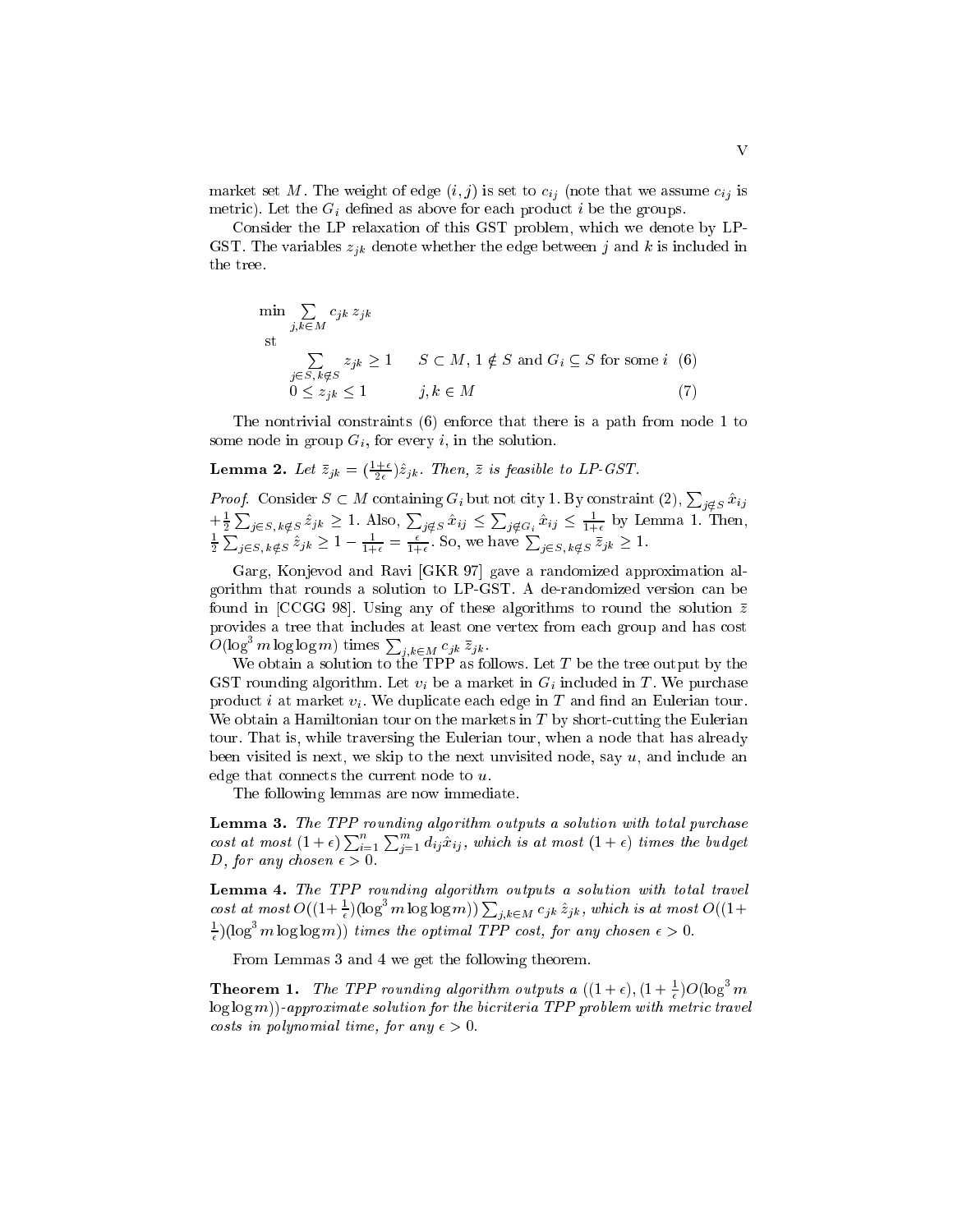The same analysis gives a poly-logarithmic approximation for the TPP as well, where we relax the budget constraint on total purchase cost and add the cost to the objective function.

**Corollary 1.** For any  $\epsilon > 0$ , the TPP rounding algorithm finds a solution for the TPP with metric travel costs, whose cost is  $\max\{(1+\epsilon), (1+\frac{1}{\epsilon}) \ O(\log^3 m) \}$ - $\log \log m$ } times the optimal TPP cost in polynomial time.

We note that the TPP with metric costs can be directly transformed to a group steiner  $\iota{\mathit{our}}$  problem on a metric with  $m$  +  $nm$  nodes, i.e., one of finding a tour that visits at least one node from each group. To construct this metric, we begin with the original metric c on the market nodes. To each market node, we attach n new nodes via "leaf" edges, one for each product - such an edge from market node j to its product node i is assigned cost  $d_{ii}/2$ . All other edges incident on the new nodes are given costs implied by the triangle inequality. All the nodes corresponding to a product  $i$  specify a group - Thus, there are n groups, each with  $m$  nodes. It is now straightforward to verify that any group Steiner tour can be transformed to a solution to the original traveling purchaser instance with the same cost. Applying the rounding algorithms for group Steiner trees and short-cutting the tree obtained to a tour gives a direct  $O(\log^3(m + nm) \log \log(m + nm))$  approximation to the metric TPP.

## 3 Network Design with Proportional Cost Metrics

In this section we consider a special case of the traveling purchaser problem, which models a telecommunication network design problem. A communication network consists of several local access network (LANs) that collect traffic of user nodes at the switching centers, and a backbone network that routes highvolume traffic among switching centers. We model this problem by requiring a ring architecture for the backbone network and a star architecture for the LANs. The ring structure is preferred for its reliability. Because of the "selfhealing" properties associated with SONET rings, ring structures promise to be of increasing importance in future telecommunication networks ([Kli 98]). The formal model follows.

We are given a graph  $G = (V, E)$ , with length  $l_e$  on edge e. Without loss of generality, we use the metric completion of the given graph. That is, length of an edge e is replaced by the shortest-path length  $d_e$  between its endpoints. The problem is to pick a tour (ring backbone) on a subset of the nodes and connect the remaining nodes to the tour such that sum of the *tour cost* and the *access cost* is minimized. The access cost of connecting a non-tour node  $i$  to a tour node  $j$ is  $d_{ij}$ , i.e. the shortest-path length between i and j. The access cost includes the cost of connecting all non-tour nodes to the tour. On the other hand, the cost of including an edge e in the tour is  $\rho d_e$ , where the constant  $\rho \geq 1$  reflects the more expensive cost of higher bandwidth connections in the backbone network.

This is also called the generalized TSP in the literature; see [FGT 97].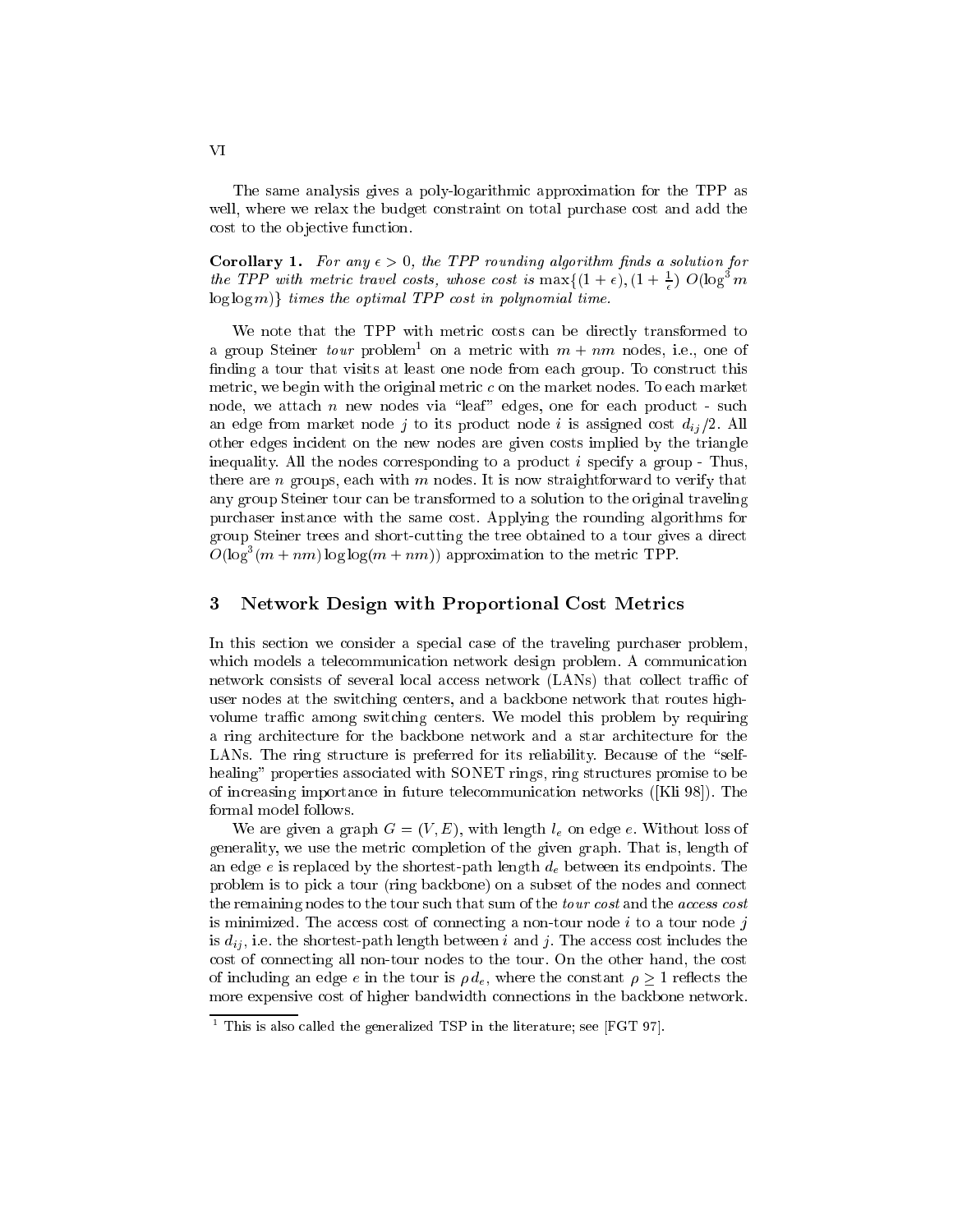This problem is a special case of TPP where the vertices of the graph correspond to both the set of markets and the set of products [V 90]. With the TPP terminology, the purchase cost of a product of node  $i$  at the market of node  $j$  is the shortest path length between nodes  $i$  and  $j$ . Thus, if node  $i$  is included in the tour, its product is purchased at its own market at zero cost. We consider a bicriteria version of this problem with the two objectives of minimizing the tour cost and minimizing the access cost. We use the following notation to denote the problems considered.

 $(A, T, \rho)$ : Minimize tour cost T subject to a budget on the access cost A, where a tour edge costs  $\rho$  times the edge length.

 $(A + T, \rho)$ : Minimize sum of the tour and access costs, where a tour edge costs  $\rho$  times the edge length.

### $3.1$ Hardness

The bicriteria problem  $(A, T, \rho)$  is NP-hard even when  $\rho = 1$ . When the budget on the access cost  $A$  is set to zero, the problem reduces to the TSP since every node must be included in the tour. We show that it is NP-hard to approximate this problem with a sub-logarithmic performance ratio without violating the budget constraint. This result does not follow from the inapproximability of TSP since we assume that the distances  $d_{ij}$  are metric.

**Theorem 2.** There exists no  $(1, \alpha)$ -approximation algorithm, for any  $\alpha = o(\log n)$ , for the  $(A, T, 1)$  problem unless  $P = NP$ . Here n is the number of nodes in the  $(A, T, 1)$  instance.

The proof (omitted) is by an approximation preserving reduction from the connected dominating set problem. Note that since  $(A, T, 1)$  is a special case of  $(A, T, \rho)$ , the same hardness result holds for  $(A, T, \rho)$ .

**Theorem 3.** The single criteria problem  $(A + T, 1)$  is NP-hard.

The proof (omitted) is by a reduction from the Hamiltonian tour problem in an unweighted graph which is known to be NP-hard [GJ 79]. Again, since  $(A, T, 1)$  is a special case of  $(A, T, \rho)$ , NP-hardness of the latter follows as well.

### 3.2 Approximation

There exists a simple 2-approximation algorithm for the  $(A + T, 1)$  problem. Find a minimum spanning tree of  $G$ , say  $MST$ , duplicate the edges of  $MST$ and shortcut this to a tour. Note that every node is included in the tour so that the access cost is zero. The cost of the tour is at most 2 times the cost of  $MST$ , which is a lower bound on the optimal cost.

Note that this heuristic is a 2 $\rho$ -approximation algorithm for  $(A+T, \rho)$ . However, we obtain a stronger constant factor approximation for both the bicriteria and single objective problems for arbitrary  $\rho$  by LP rounding. The LP rounding algorithm uses ltering to limit the set of tour nodes a node can be connected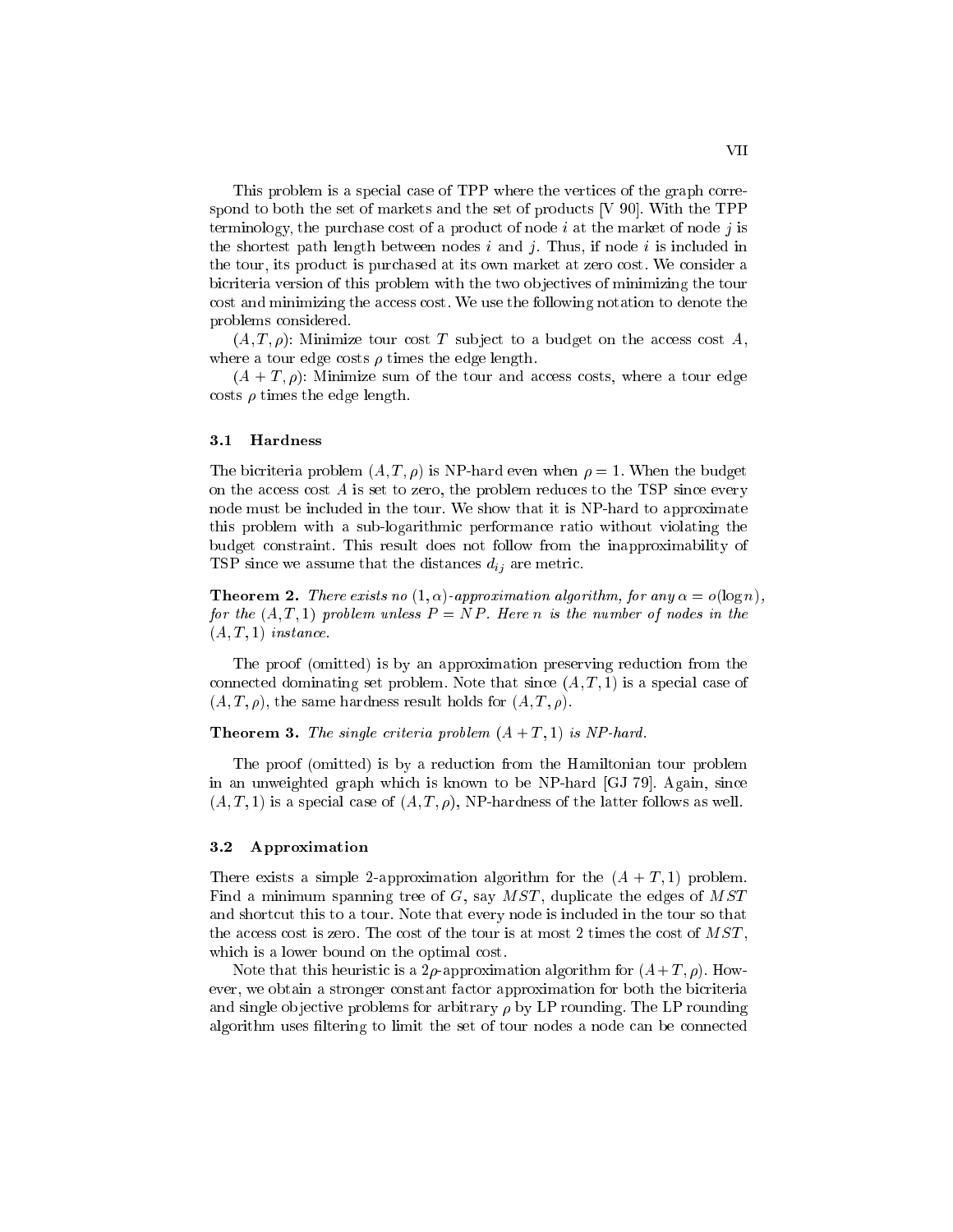to, as in the TPP rounding algorithm. However, the construction of the tour differs from the TPP rounding algorithm. Tour nodes are chosen based on the access costs and the tour is built by shortcutting an MST on a graph obtained by contracting balls around the tour nodes.

We assume that a root node  $r$  is required to be included to the tour (this is similar to including the home city in the TPP). If no such node is specified, we can run the algorithm  $n$  times, each time with a different root node, and pick the best solution. We use the following relaxation of  $(A, T, \rho)$ , which is very similar to the relaxation that we used in the TPP rounding algorithm.

$$
\min_{e \in E} \rho \sum_{e \in E} d_e z_e
$$
\nst\n
$$
\sum_{i \in V} \sum_{j \in V} d_{ij} x_{ij} \le D
$$
\n
$$
\sum_{j \in V} x_{ij} = 1
$$
\ni \in V

\n2)

\n
$$
\sum_{j \notin S} x_{ij} + \frac{1}{2} \sum_{e \in \delta(S)} z_e \ge 1
$$
\ni \in V, S \subset V, r \notin S

\n3)

\n
$$
x_{ij} \in \{0, 1\}
$$
\ni \in N, j \in M

\n4)

\n
$$
z_{jk} \in \{0, 1\}
$$
\nj, k \in M

\n(5)

Variable  $x_{ij}$  indicates whether node i is connected to the tour at node j, and variable  $z_e$  indicates whether edge e is included in the tour. Constraint (1) is the budget constraint on access cost. Here,  $d_{ij}$  denotes the shortest path length between nodes  $i$  and  $j$ . Constraint (2) ensures that every node has access to the tour. For a node set S excluding r, constraint  $(3)$  ensures that at least two edges of the cut around S, denoted by  $\delta(S)$ , is included in the tour, if some node has been assigned to access the tour at a node in S. We obtain the LP relaxation (LPR) by relaxing the integrality in constraints (4) and (5).



Fig. 1. The definition and contraction of a ball

We need a few definitions before we describe the algorithm. A ball of radius  $r$  around a node i is the set of all points in  $G$  that are within distance  $r$  from i under the length function  $d_e$  on the edges. The ball may include nodes, edges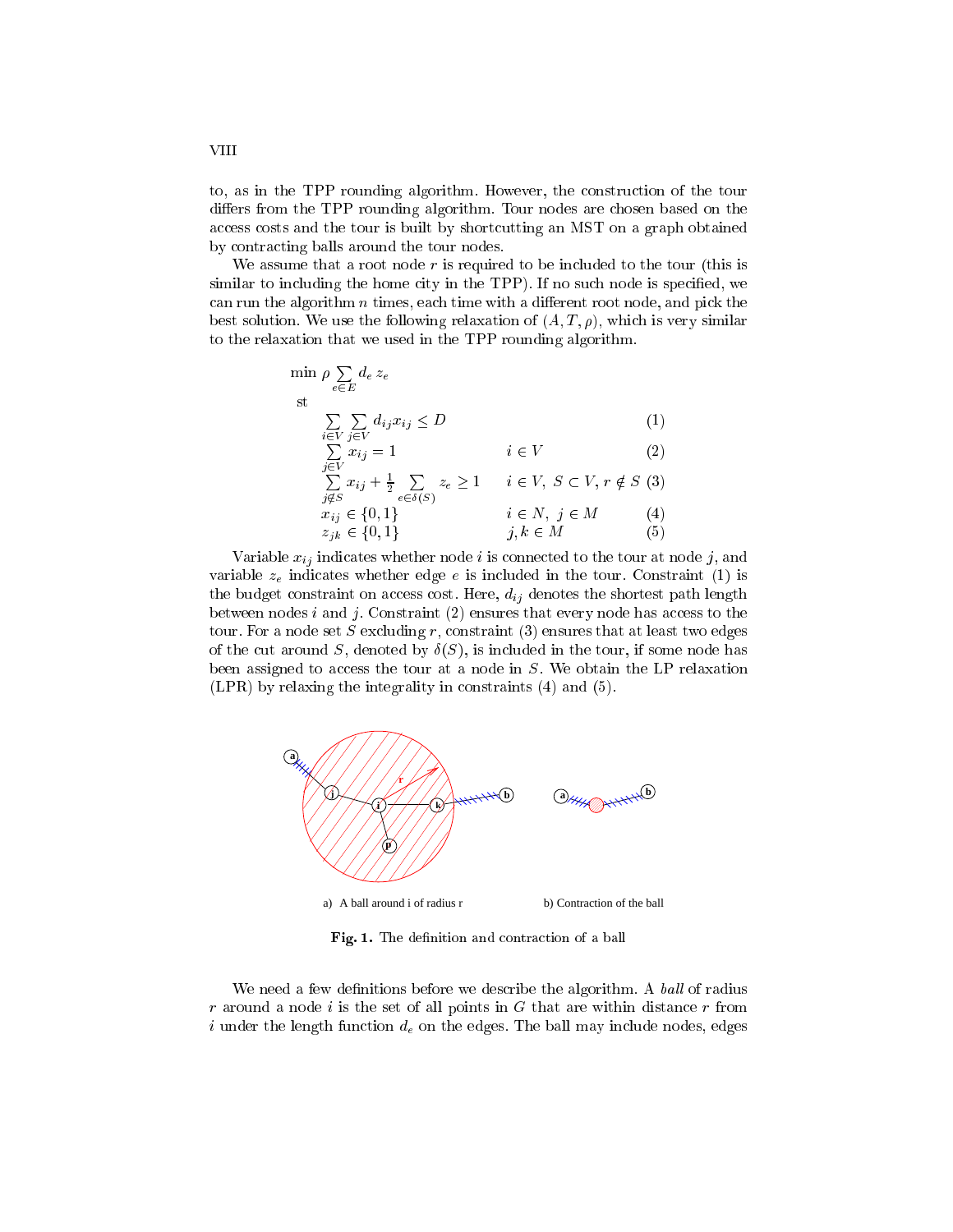and partial edges as illustrated in Figure 1a. When we *contract* a ball around a node into a single node, (i) we delete edges with both ends in the ball; (ii) we connect the edges with exactly one endpoint in the ball to the new node and shorten their length by the length remaining in the ball (Figure 1b). Let  $\epsilon > 0$ and  $\alpha > 1$  be input parameters. The algorithm is as follows:

- (1) Solve LPR, let  $\hat{x}, \hat{z}$  be an optimal solution.
- (2) Let  $D_i$  denote the access cost of node *i* in this solution, i.e.  $D_i = \sum_{j \in V} d_{ij} \hat{x}_{ij}$ .
- (3) Let  $D_i = (1 + \epsilon)D_i$  and define a ball  $B_i$  around every node i of radius  $\alpha D_i$ .
- (4) Preprocessing step: remove all balls containing  $r$  and connect their centers to r in the access network.
- (5) While unprocessed balls remain:
	- (5.1) Pick a ball with minimum radius, say  $B_k$ , and mark it as a "tour ball".
- (5.2) Remove all balls intersecting  $B_k$  and mark them as "connected via  $B_k$ ".
- (6) Contract each *tour ball* to a node. Let  $G'$  be a complete graph on the contracted nodes and  $r$ , with edge weights equal to shortest path lengths in  $G$ (after contractions).
- (7) Find an MST of G' and construct H by replacing edges of the MST by shortest paths in G.
- (8) Duplicate edges of H and shortcut them to a tour  $PT$ .
- (9) Uncontract the balls. Construct tour  $T$  by connecting the center node  $i$  of each ball  $B_i$  to PT.
- (10) Connect the center of every ball marked "connected via  $B_k$ " directly to k in the access network.

Before we analyze the worst-case performance of the algorithm, let us clarify how we process ball  $B_i$  in Step (9). Let  $b_i$  be the contracted node corresponding to  $B_i$ . Let  $e_1$  and  $e_2$  be the edges incident on  $b_i$  in PT. Let  $v_1$  and  $v_2$  be the endpoints of  $e_1$  and  $e_2$  in  $B_i$ . Connect the center node i to the tour by adding edges  $(i, v_1)$  and  $(i, v_2)$  (see Figure 2). Extend  $e_1$  and  $e_2$  to include the portions in the ball.



Fig. 2. Uncontracting a ball  $B_i$  to include in  $PT$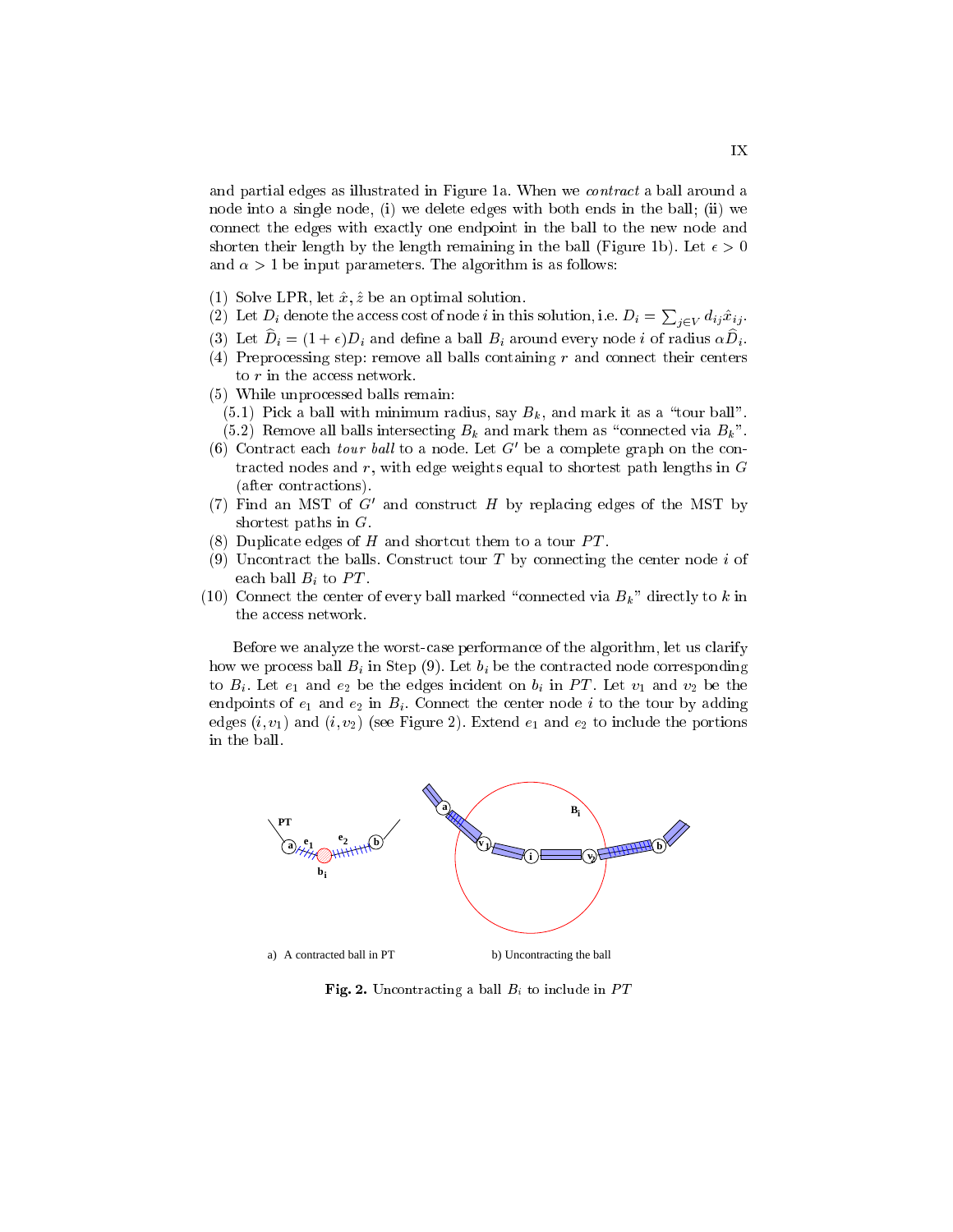Lemma 5. The rounding algorithm outputs a solution with access cost at most  $2\alpha(1 + \epsilon)$  times the budget D.

*Proof.* Each nontour node i is connected to a tour node k such that  $B_i \cap B_k$  is nonempty and  $D_k \leq D_i$  by the choice of the tour balls in the algorithm. Then, the access cost of *i* is at most  $\alpha D_i + \alpha D_k \leq 2\alpha D_i = 2\alpha(1+\epsilon)\sum_{j\in V} d_{ij}\hat{x}_{ij}$ . Since  $x$  is a solution to the relaxation LPR, it satisfies the budget constraint <sup>P</sup>  $\sim$   $\sim$ <sup>P</sup> j2m  $d_{ij}\hat{x}_{ij} \leq D$ . Thus, the access cost is at most  $2\alpha(1 + \epsilon)D$ .

Remark 1. The argument in the above proof is also valid for a problem where an access cost budget is specied separately for each node instead of a single budget constraint on the total access cost.

Lemma 6. The rounding algorithm outputs a solution with tour cost at most  $\max\{2,\frac{1}{\alpha-1}\}(1+\frac{1}{\epsilon})$  times the optimal cost.

*Proof.* We use the following definitions. For an edge set M, let  $c(M) = \sum_{e \in M} \rho d_e$ . Let  $P$  be the set of nodes included in the tour  $T$  output by the algorithm. Let  $G_i$  be a ball around  $i$  of radius  $D_i$ . Let  $E_C$  denote the edge set of the contracted graph. That is,  $E_C$  excludes from E all edges with both ends in a tour ball as well as portions of the edges with one end point strictly inside a tour ball.

Claim 1:  $c(T) \leq c(PT) + 2\alpha(1+\epsilon) \sum_{i \in P} D_i$ .  $D_i$ . *Claim* 2:  $2(\alpha - 1)\epsilon \rho \sum_{i \in P} D_i \leq \rho \sum_{i \in P}$ <sup>P</sup>  $\sim$  $d_e\hat{z}_e$  .  $Claim\ 3: c(PT) \leq 2c(MST) \leq 2(1 + \frac{1}{\epsilon})\rho \sum_{e \in E_C}$  $d_e\hat{z}_e$  .

*Proof of Claim* 1: The cost of the tour  $T$  equals the cost of  $PT$ , the tour on the contracted nodes, plus the cost of the edges in the tour balls that connect the tour nodes to PT. For a tour ball  $B_i$ , suppose PT touches  $B_i$  at points  $k_1$ and  $k_2$ . The path in  $B_i$  connecting  $k_1$  to the center node i and i to  $k_2$  has cost at most  $2\alpha(1 + \epsilon)\rho D_i$  since  $B_i$  has radius  $\alpha(1 + \epsilon)D_i$ .

shown that for any  $i \in V$ ,  $\sum_{j \in G_i} \hat{x}_{ij} \ge \frac{\epsilon}{1+\epsilon}$ . Then, by constraint (3) of LPR, it follows that  $\sum_{e \in \delta(G_i)} \hat{z}_e \ge \frac{2\epsilon}{(1+\epsilon)}$  for any  $i \in V$ , and  $G_i$  excluding r. Note that a fractional  $\hat{z}$  value of at least  $\frac{2\epsilon}{1+\epsilon}$  must go a distance of at least  $(\alpha - 1)D_i$  to get out of the ball  $B_i$ . We can consider this distance as a moat around  $G_i$  of width  $(\alpha - 1)D_i$ . So, we get  $\rho \sum_{e \in (B_i - G_i)} d_e \hat{z}_e \ge \rho \frac{2\epsilon}{(1+\epsilon)} (\alpha - 1)D_i = 2\rho \epsilon (\alpha - 1)D_i$  for any  $i \in P$ , since  $D_i = (1 + \epsilon)D_i$ .

*Proof of Claim* 3: The first inequality easily follows since we obtain  $PT$  by shortcutting MST. To show the second inequality, we show that  $\bar{z} = \frac{(1+\epsilon)}{2\epsilon} \hat{z}$  is a feasible solution to an LP relaxation of a Steiner tree problem on the contracted graph  $G_C = (V_C, E_C)$ , with terminal nodes being the contracted balls and r.

Consider S containing  $B_i$  but not r. By constraint (3) of LPR,  $\sum_{i \notin S} \hat{x}_{ij}$  + <sup>1</sup> <sup>2</sup>  $\sum_{e \in \delta(S)} \hat{z}_e \geq 1$ . By the definition of  $B_i$ , we also have  $\sum_{j \notin S} \hat{x}_{ij} \leq \sum_{j \notin B_i} \hat{x}_{ij} \leq$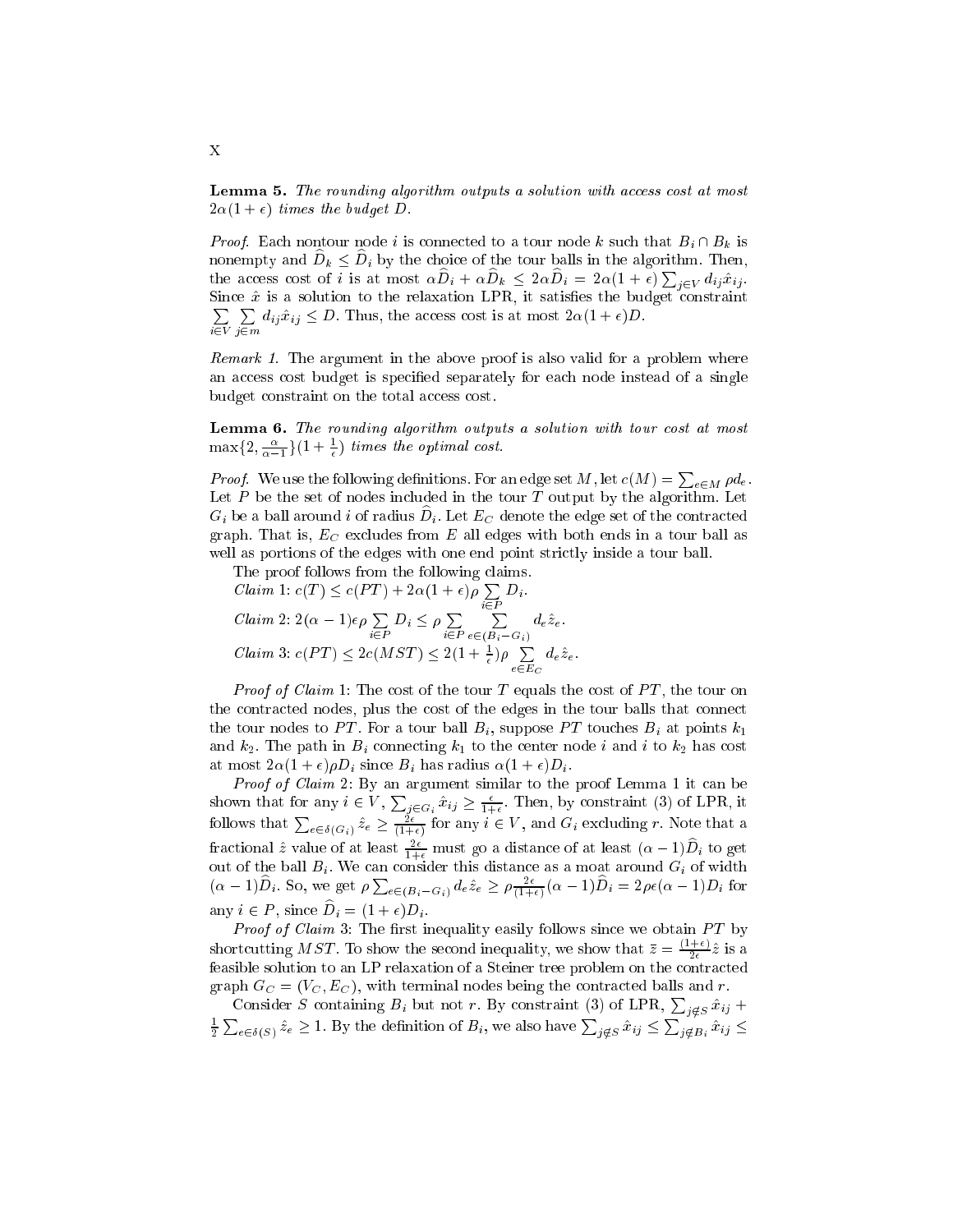$\frac{1}{1+\epsilon}$ . I nen,  $\frac{1}{2}$  $\sum_{e \in \delta(S)} \hat{z}_e \geq 1 - \frac{1}{1+\epsilon} = \frac{\epsilon}{1+\epsilon}$ . So,  $\sum_{e \in \delta(S)} \bar{z}_e \geq 1$ . Thus,  $\bar{z}$  is a feasible solution to the LP relaxation of the Steiner tree problem on  $G_C$ . Let  $c(ST)$ be the cost of the LP relaxation of the Steiner tree problem on  $G_C$  with terminal set the contracted nodes plus r and edge costs  $\rho d_e$ . Then,  $c(MST) \leq 2c(ST)$ (see, e.g. [AKR 95]). Since  $\bar{z}$  is a feasible solution,  $c(ST) \leq \sum_{e \in E_C} \rho d_e \bar{z}_e =$  $\mathbf{1}$  $\overline{\phantom{a}}$  $_{e \in E_C}$   $\rho d_e \hat{z}_e$ . Thus, the claim follows.

From Claims 1, 2 and 3 we get,

$$
C(T) \le 2\left(1 + \frac{1}{\epsilon}\right)(\rho \sum_{e \in E_C} d_e \hat{z}_e) + \frac{\alpha}{\alpha - 1}(1 + \frac{1}{\epsilon})\rho \sum_{i \in P} \sum_{e \in (B_i - G_i)} d_e \hat{z}_e.
$$

Since  $E_C$  excludes edges in  $B_i$  for any  $i \in P$ ,  $C(T) \leq \max\{2, \frac{\alpha}{\alpha-1}\}(1 + \frac{1}{\epsilon})$  $\rho \sum d_e \hat{z}_e \leq \max\{2, \frac{\alpha}{\alpha-1}\}(1+\frac{1}{\epsilon})OPT$ , where OPT is the optimal cost t e =2Gi  $d_e\hat{z}_e \ \leq \ \max\{2, \frac{\alpha}{\alpha-1}\}(1 + \frac{1}{\epsilon})OPT,$  where  $OPT$  is the optimal cost to  $(A, T, \rho)$  problem.

From Lemmas 5 and 6, the next result follows immediately.

**Theorem 4.** For any  $\epsilon > 0$ ,  $\alpha > 1$  and any  $\rho$ , the rounding algorithm outputs a  $(2\alpha(1+\epsilon), \max\{2, \frac{\alpha}{\alpha-1}\}\ (1+\frac{\epsilon}{\epsilon}))$  approximate solution for the bicriteria problem  $(A, T, \rho)$  in polynomial time.

For minimizing the sum of the two objectives, the performance ratio of the algorithm is the maximum of the two ratios for the separate ob jectives. The best ratio is obtained by setting  $\epsilon = 1/\sqrt{2}$  and  $\alpha = 1 + 1/\sqrt{2}$ 2, yielding a performance ratio of 3 + 2 p

**Corollary 2.** The rounding algorithm is a  $(3+2\sqrt{2})$ -approximation algorithm for  $(A + T, \rho)$  problem.

## 4 Acknowledgments

We are thankful to R. Hassin for proving the NP-hardness of the  $(A + T, 1)$ problem and other helpful discussions. We also thank G. Konjevod for pointing out the direct reduction of TPP to a group Steiner tour problem.

## References

- $[AMO 93]$  R. K. Ahuja, T. L. Magnanti and J. B. Orlin, *Network flows: Theory, Al*gorithms and Applications, Prentice Hall, Englewood Cliffs, NJ, 1993.
- [AS 97] S. Arora and M. Sudan, "Improved low degree testing and its applications," Proc. 29th ACM Annual Symp. on Theory of Computing, 485-495, 1997.
- [AKR 95] A. Agrawal, P. Klein and R. Ravi, "When trees collide: An approximation algorithm for the generalized Steiner problem on networks," SIAM J. Computing 24, 440-456, 1995.